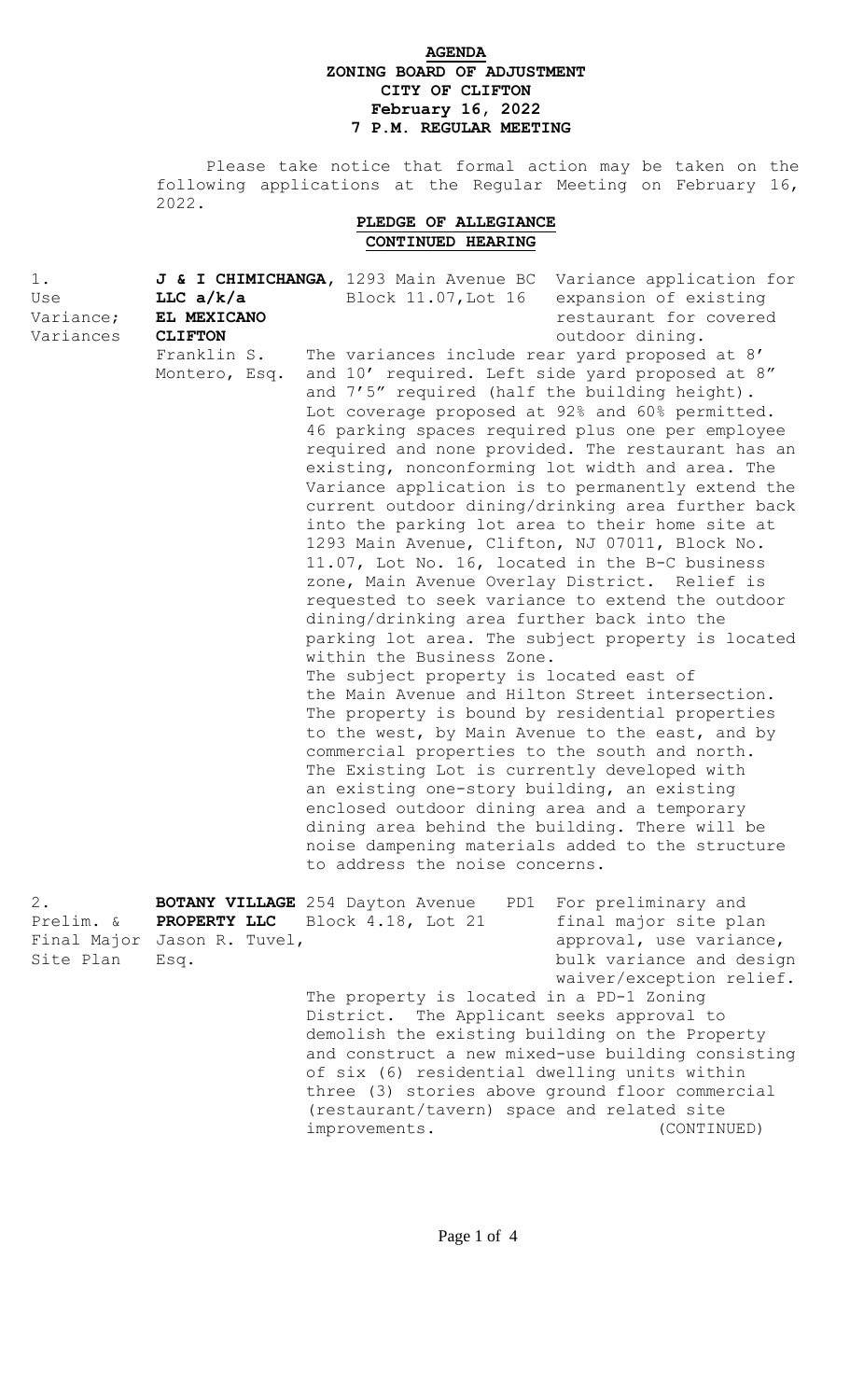(CONTINUED) The Applicant seeks use variance relief pursuant to N.J.S.A. 40:55D-70(d)(1) for a non-permitted use, as residential use is not permitted in the PD-1 Zoning District and a height variance pursuant to N.J.S.A. 40:55D-70 (d)(6) for building height greater than permitted (30 ft. permitted; 40 ft. proposed). To the extent necessary, Applicant seeks a parking variance for providing less than required number of parking spaces and seeks a conditional use approval or conditional use variance for not providing parking on the same lot as the principal use/principal structure. The Applicant further seeks bulk variance relief pursuant to N.J.S.A. 40:55D-70(c) with respect to (1) front yard setback less than required (15 ft. required; 0.37 ft. proposed); and (2) number of building stories greater than permitted (2 stories permitted; 4 stories proposed).

The Applicant also seeks any additional deviations, exceptions, design waivers, submission waivers, variances, use variances, conditional use variances, interpretations, continuations of any pre-existing non-conforming conditions, modifications of prior imposed conditions, and other approval reflected on the filed plans (as same may be further amended or revised from time to time without further notice) and as may be determined to be necessary during the review and processing of the Application.

3. **EMPIRE REALTY** 94-96 Market Street B-C An approval to demolish Use **MANAGEMENT CORP.** Block 68.03, Lot 43 the ALLWOOD THEATER and Variances; Frank A. Carlet, The Controller of the replace it with three Variances Esq. 2008 additional new retail **(CONTINUED TO** and **continued the stores** abutting the **03/02/2022)** existing retail stores on Market Street and, in the rear, construct a three story apartment building containing 26 senior citizens housing units restricted to tenants aged 55 and older. Two use variances are required, one to permit more than two principal uses on the same lot and second to permit housing in a B-C zone where no housing is permitted. Utilizing the bulk variances set forth in the Zoning Ordinance for the areas in which the two uses for which use variances are sought are permitted, as required by law, the following bulk variances are required: - front yard 5' required, 0' provided; - minimum rear yard 10' required, 0' proposed; - side yards, where the property abuts residential use, for the sideyards half of the height of the building is required. On the right side, 0' is proposed and on the left side 4.6' is proposed, which is an increase of 2.6' from the existing left side yard. - It should be noted that the Zoning Ordinance

Page 2 of 4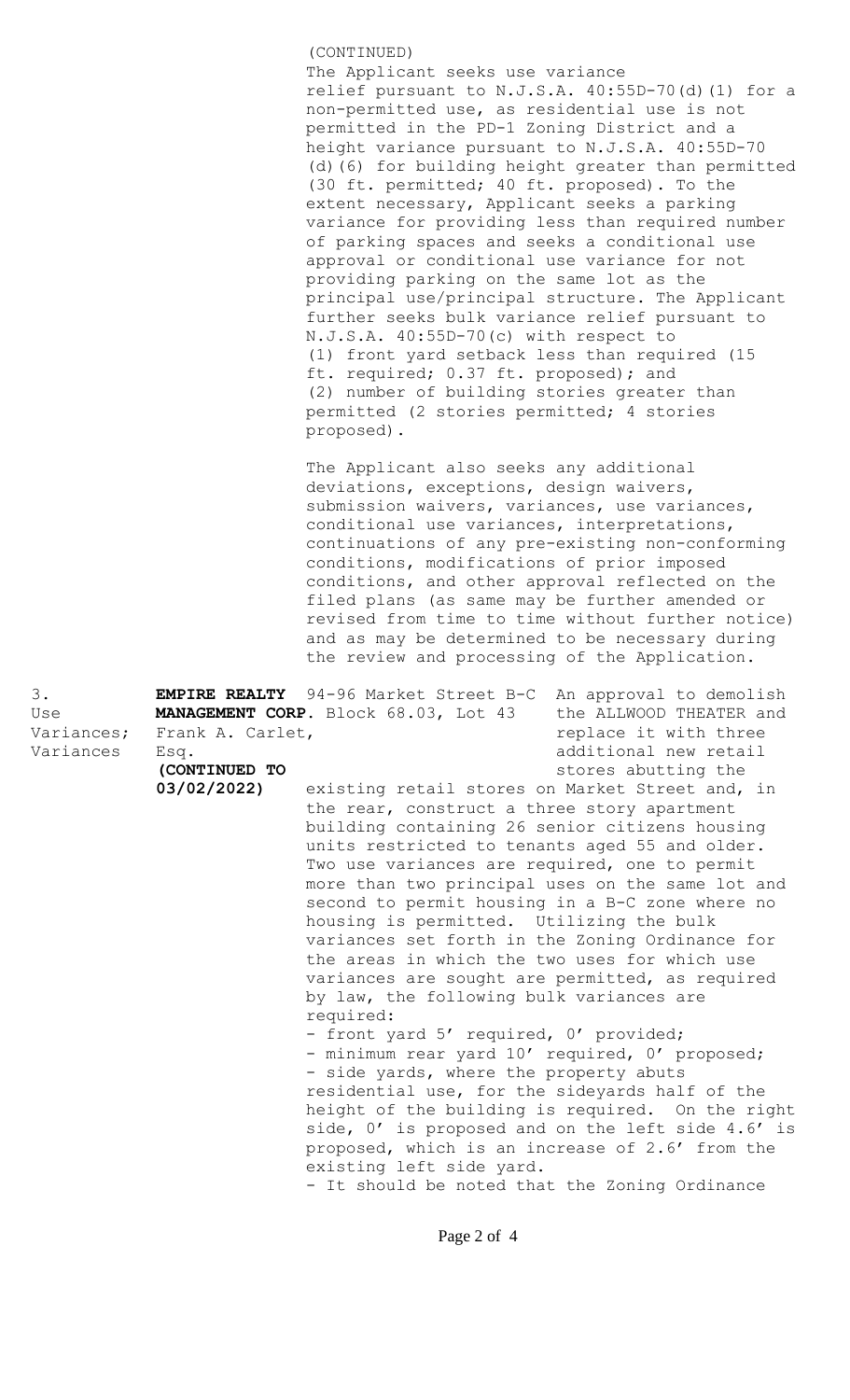provides that the front of a lot is the narrowest part of the lot facing a street. Therefore, the front of the subject lot is on Lyall Road.

4. **PASSAIC** 409-411 Main Ave. B-B Applicant proposes to<br>Use **CLIFTON** Block 59.03, Lot 17 construct an addition Use **CLIFTON** Block 59.03, Lot 17 construct an addition in Variance; **COMMUNITY COMMUNITY** the front of the **KOLLEL EXECUTE: PROPERTY** to allow **CONGREGATION** expansion of the library book space, a private Glenn study area, an office and a basement storage Peterson, Esq. area. The addition will conform to other structures in the neighborhood. A use variance is required for the expansion of the previously approved nonconforming use and the existing mixed use on the property. Previous application was granted on 4/19/2017.

### **NEW HEARINGS**

| $1$ .<br>Use<br>Variance | <b>LLC</b><br>Frank A. Carlet,<br>Esq. | MJG-MAR REALTY, 42 Lakeview Avenue M-2 This is a notice of an<br>Block 7.05, Lot 70<br>the GARDEN PLAZA BOWLING ALLEY for a storage and<br>distribution center for motor vehicle parts,<br>retail and wholesale. The property is located in<br>an M-2 zone and the use is not permitted in said<br>(PLANS SENT TO COMRS.)<br>zone. | application for a use<br>variance to permit use<br>of the property<br>presently occupied by                                                                                              |
|--------------------------|----------------------------------------|------------------------------------------------------------------------------------------------------------------------------------------------------------------------------------------------------------------------------------------------------------------------------------------------------------------------------------|------------------------------------------------------------------------------------------------------------------------------------------------------------------------------------------|
| $2$ .<br>Variances       | <b>MATT WEST</b>                       | 105 Greglawn Drive RA2 Applicant proposes new<br>Block 45.03, Lot 5<br>The following variances are being requested:<br>1) Rear yard setback proposed at 27.8' where 35'<br>is required;<br>2) Front yard setback proposed at 24.3' where 30'<br>is required. (PLANS SENT TO COMRS.)                                                | second floor addition<br>and new covered porch.                                                                                                                                          |
| 3.<br>Variances          |                                        | KEVIN PERLITSH 196 South Parkway RA3 Applicant is requesting<br>Block 60.02, Lot 3<br>1) Left side yard setback proposed at 4.3' where<br>6' is required.<br>2) Combined side yard setback proposed at 13'<br>where 16' is required.<br>3) Front yard setback proposed at 24.6' where 25'<br>is required. (PLANS SENT TO COMRS.)   | the following variances<br>for a proposed addition:                                                                                                                                      |
| 4.<br>Variances          |                                        | MARC FRIEDLANDER 199 South Parkway RA3<br>Block 60.08, Lot 2<br>permitted.<br>2) Combined side yard setback proposed at 12.7'<br>where 16' is permitted.<br>is required.<br>4) Lot coverage proposed at 29.4% where 27% is<br>permitted. (PLANS SENT TO COMRS.)                                                                    | Applicant is requesting<br>the following variances<br>for a proposed addition:<br>1) Side yard setback proposed at 3.8' where 6' is<br>3) Front yard setback proposed at 15.2' where 25' |